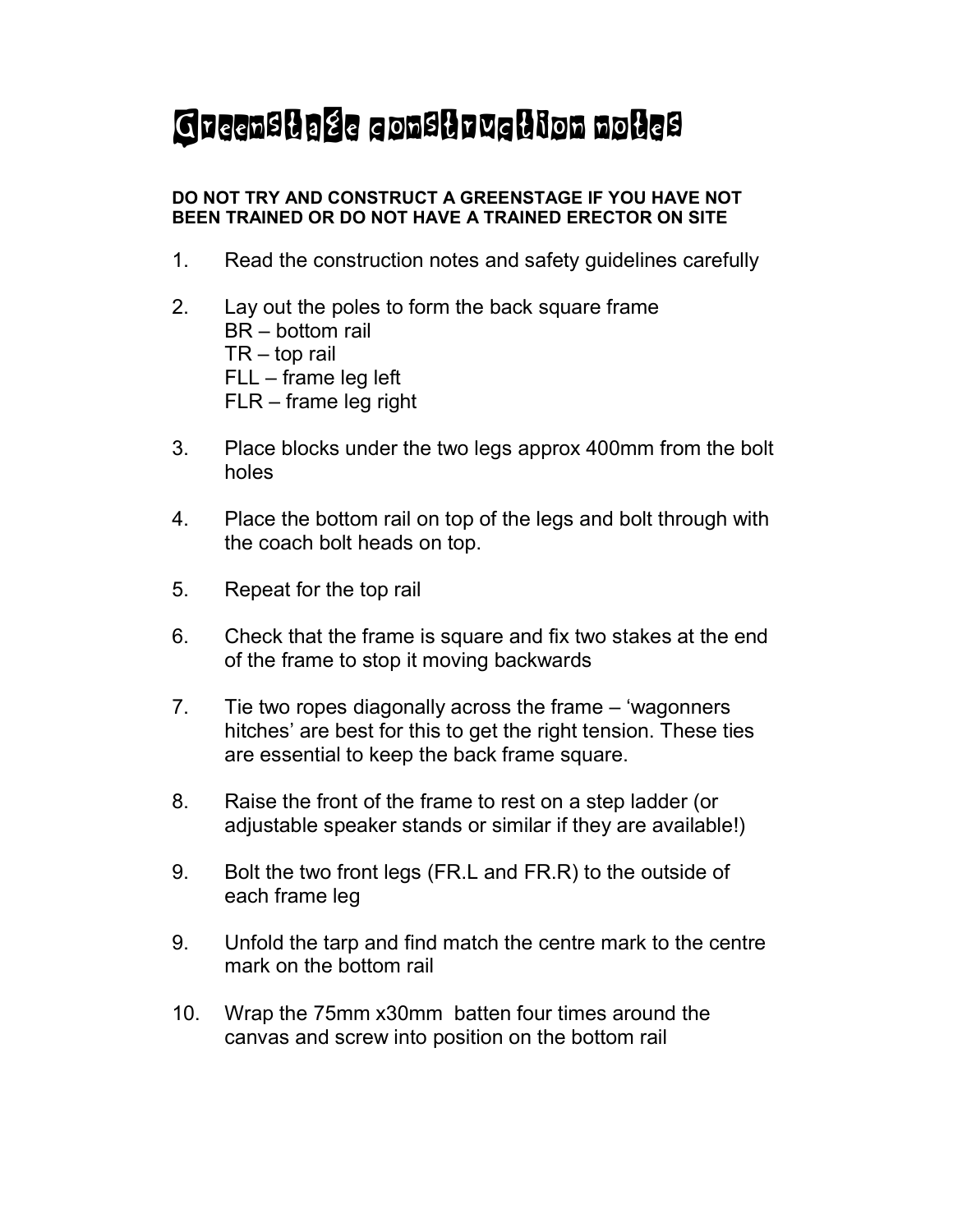- 11. Pull the canvas carefully over the frame, keeping the centre mark in the middle
- 12. Two people lift the top rail up and an additional one person per leg push up the front legs a metre at a time untill you have the top rail at the desired height. Try and keep the frame square at all times and do not lift the lower end of the poles and more than you have to clear the grass. Please note that the safest way to push the frame up if you have less than 4 people available is touse ground stakes every 500mm to ensure the frame does not collapse under its own weight, particularly likely on wet grass.
- 13. Anchor the back frame to the ground back and front in its final position with 2 pairs of 500mm x 12m steel pegs and 12mm nylon rope
- 14. Make up the front section of the stage inside the existing A frame, bolting the front top rail to each leg and placing the angled cross beams across each corner. You may have to move the front legs of the original A frame slightly to the left and right to make room for the front of the front frame as you lift if off the ground. If you do have to do this remember to replace the pegs!
- 15. With the front section back under the stage as far as it will go, raise the front top rail up to rest on a step ladder (or stands) placed in the middle of the rail for balance
- 15. Find the middle of the tarp, fold round the second batten four times and screw into position.
- 16. Remove the ladder (or stands) the tarp will now carry the weight of the front section
- 17. Push and lift the front section up and out until you have reached the height you want (suggest lower for better rain protection if used as a workshop space and higher for use in fine eather as a stage) and the tarp is tight and under tension
- 18. Screw and lash the 100mm half round horizontal beams to the front section and the two front legs as braces to prevent the strusture collasing in on itself  $-$  use guy ropes to secure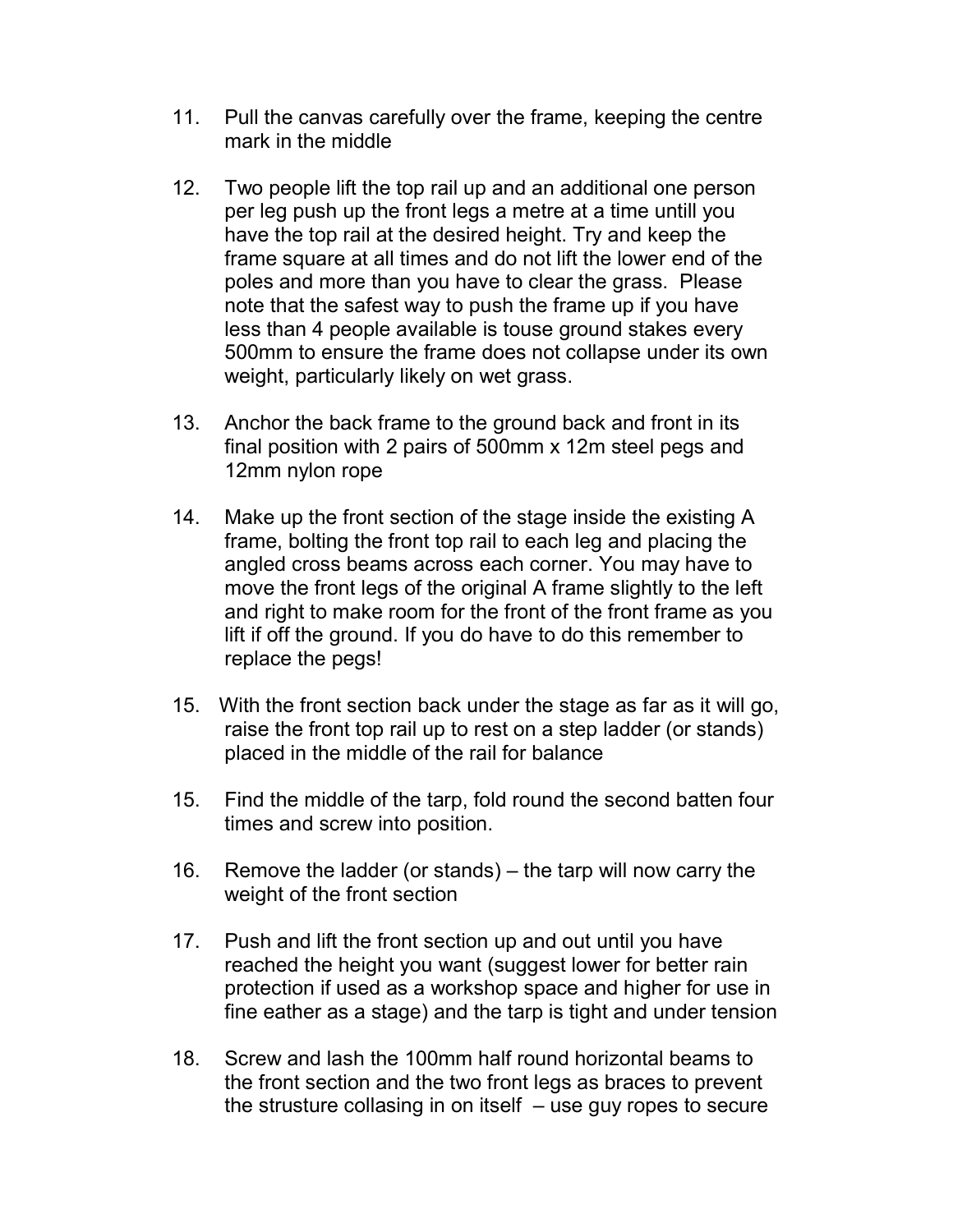the front section out front in windy conditions before you fix the beams as a precaution. These beams can also be used to hang stage lights.

- 19. Lash the front section legs and the frame legs together and stake firmly to the ground with 4 500mm x 12m steel pegs
- 20. Stake the tarp wings in position using the shock cords and rope with 500mm x 12mm steel pegs at least every 1000mm
- 21. Fold the back of the tarp neatly and fix in position with the speed cramps. On exposed sites, run two 12mm nylon ropes from the top two corners of the back frame and anchor them to the ground diagonally to the ground using 2 500mm x 12mm steel pegs and shock cords on either side of the outside back frame
- 22. It is recommended that you create a safety barrier around the sides and back of the stage using hazard tape and stakes.
- 23. Dismantling: follow these instructions in reverse BUT please note that the frame will tend to want to collapse when you get half way through the dismantling process when gravity begins to take over! Take extra care to ease the front legs down nor more than a metre at a time and have the step ladder or stands ready in position to take the weight of the frame as it gets to eye level. Do not untie the ropes untill the back frame is safely on the ground

## IMPORTANT NOTES:

DO NOT ERECT IN HIGH WINDS – IF IT GETS WINDY WHEN THE STAGE IS UP THE FIXED FRAME IS VERY STRONG AND STANDS INDEPENDENTLY OF THE TARP COVER, SO UNDO THE TARP WINGS AND FOLD BACK ONTO THE FRAME TO DECREASE THE RISKS AND AVOID DAMAGE TO THE TARP AND ANY POSSIBLE INJURY TO PEOPLE. THESE STRUCTURES HAVE BEEN USED SAFELY IN WINDS OVER 50MPH WHEN SECURELY ANCHORED BUT ANY OPEN FRONTED STRUCTURE IS VERY VULNERABLE TO WIND PRESSURE AND HEALTH AND SAFETY CONSIDERATIONS SHOULD BE PARAMOUNT AT ALL TIMES.